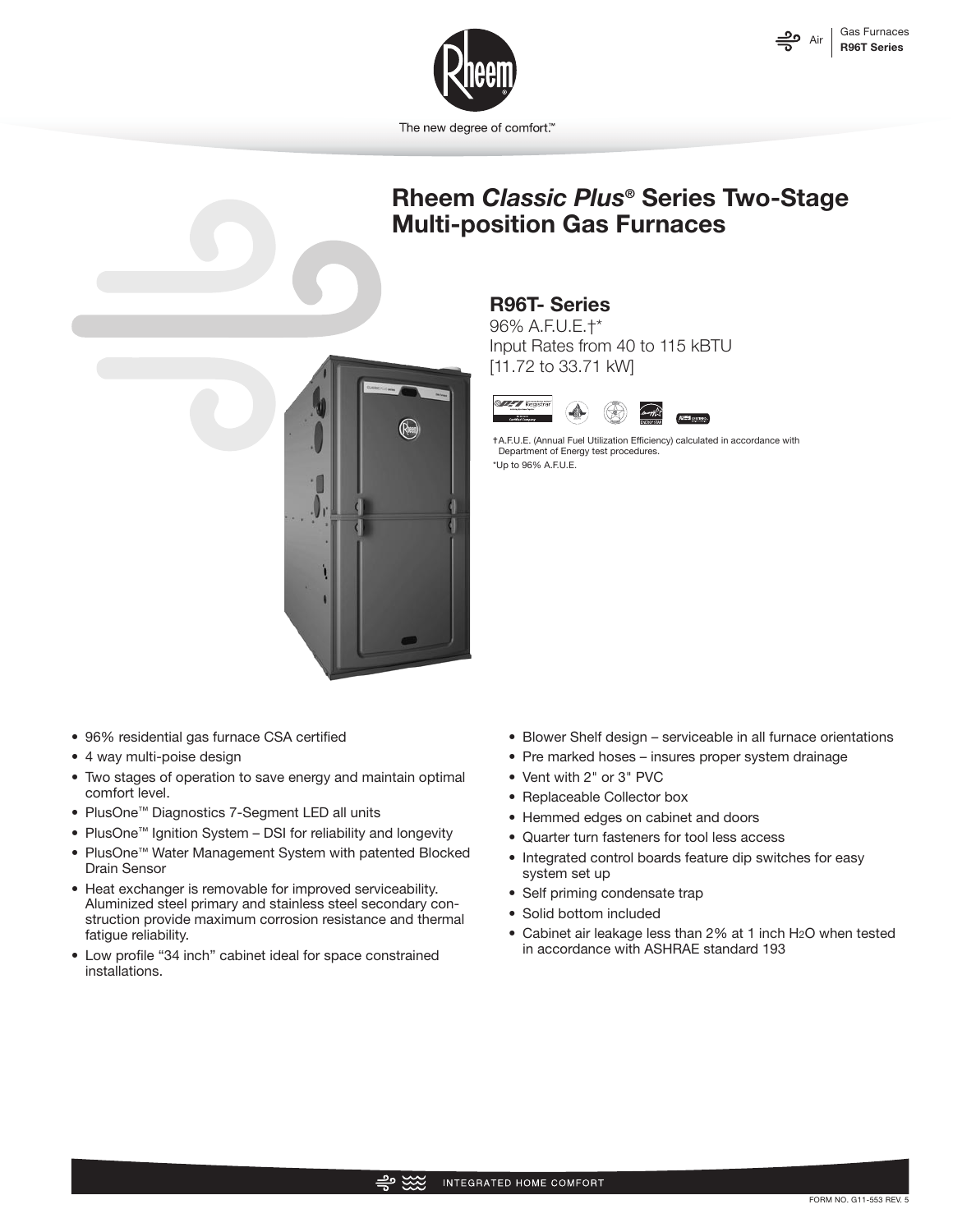# **TABLE OF CONTENTS**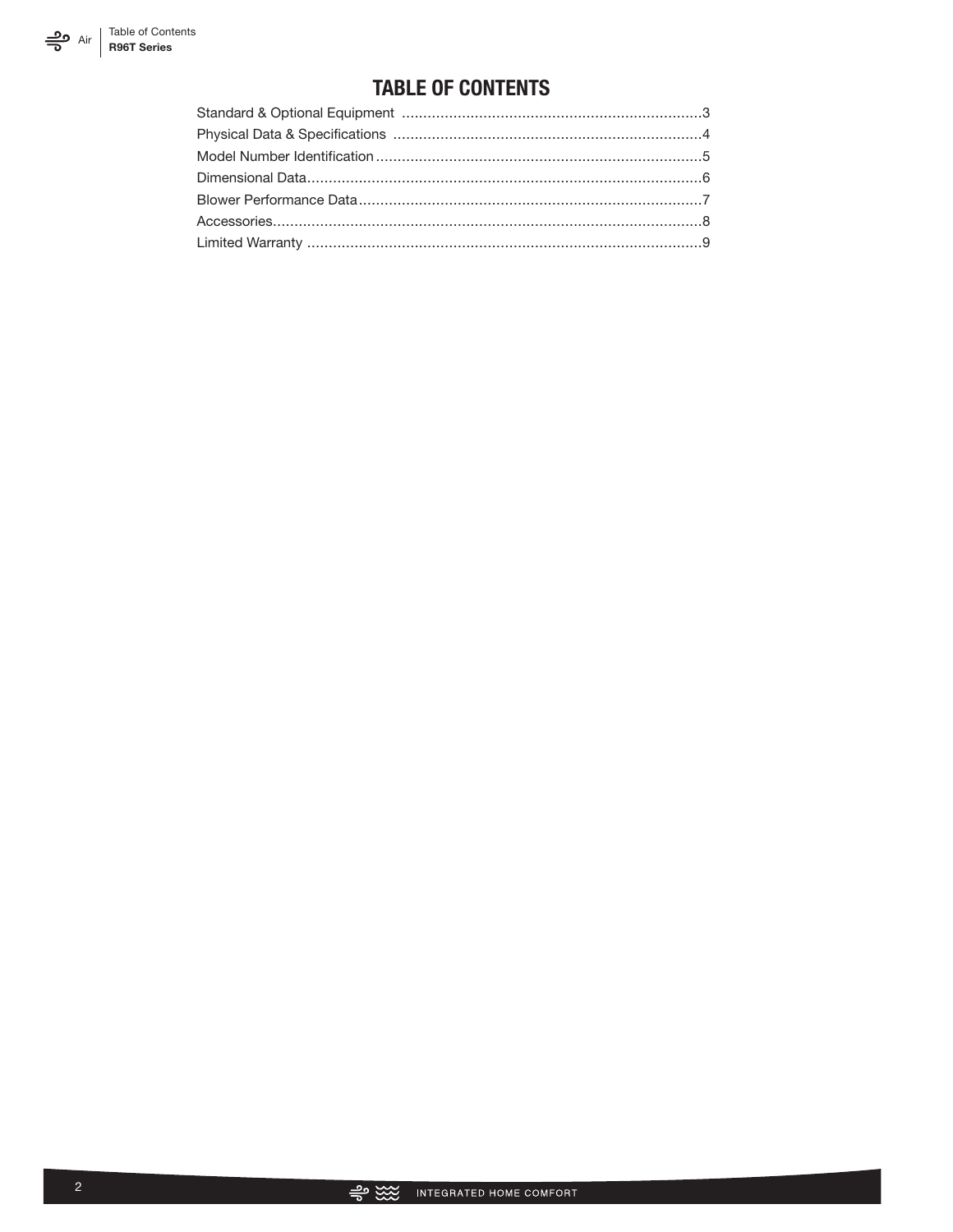

### **STANDARD EQUIPMENT**

Completely assembled and wired; blocked drain sensor, 7 segment LED and marked hoses; heat exchanger; primary: aluminized steel, secondary: 29-4C stainless steel; 2 stage induced draft; pressure switches; redundant 2 stage main gas control; blower compartment door safety switch; solid state time on/off blower control; limit controls; manual shut-off valve; 100% safety lock out; cool fan off delay; field selectable heat fan off delay; one hour automatic retry; power and selftest diagnostics; flame sense current diagnostics; electronic air cleaner connections; twinning (built-in) features; humidifier connections; humidifier on/off delay; low speed continuous fan option; single speed option for heating and cooling applications; transformer; direct drive, multi-speed constant torque electrically commutated blower motor. Solid bottom. (Please note: a thermostat is not included as standard equipment.)

### **OPTIONAL EQUIPMENT**

Side and bottom filter racks; return air cabinet for all sizes.

NOTE: Furnace is not listed for use with fuels other than natural or L.P. (propane) gas.

All models can be converted by a qualified distributor or local service dealer to use L.P. (propane) gas without changing burners. Factory approved kits must be used to convert from natural to L.P. (propane) gas and may be ordered as optional accessories from a parts distributor.

For L.P. (propane) operation, refer to Conversion Kit Index Form.

## **WARNING** THIS FURNACE IS NOT APPROVED OR RECOMMENDED FOR USE IN MOBILE HOMES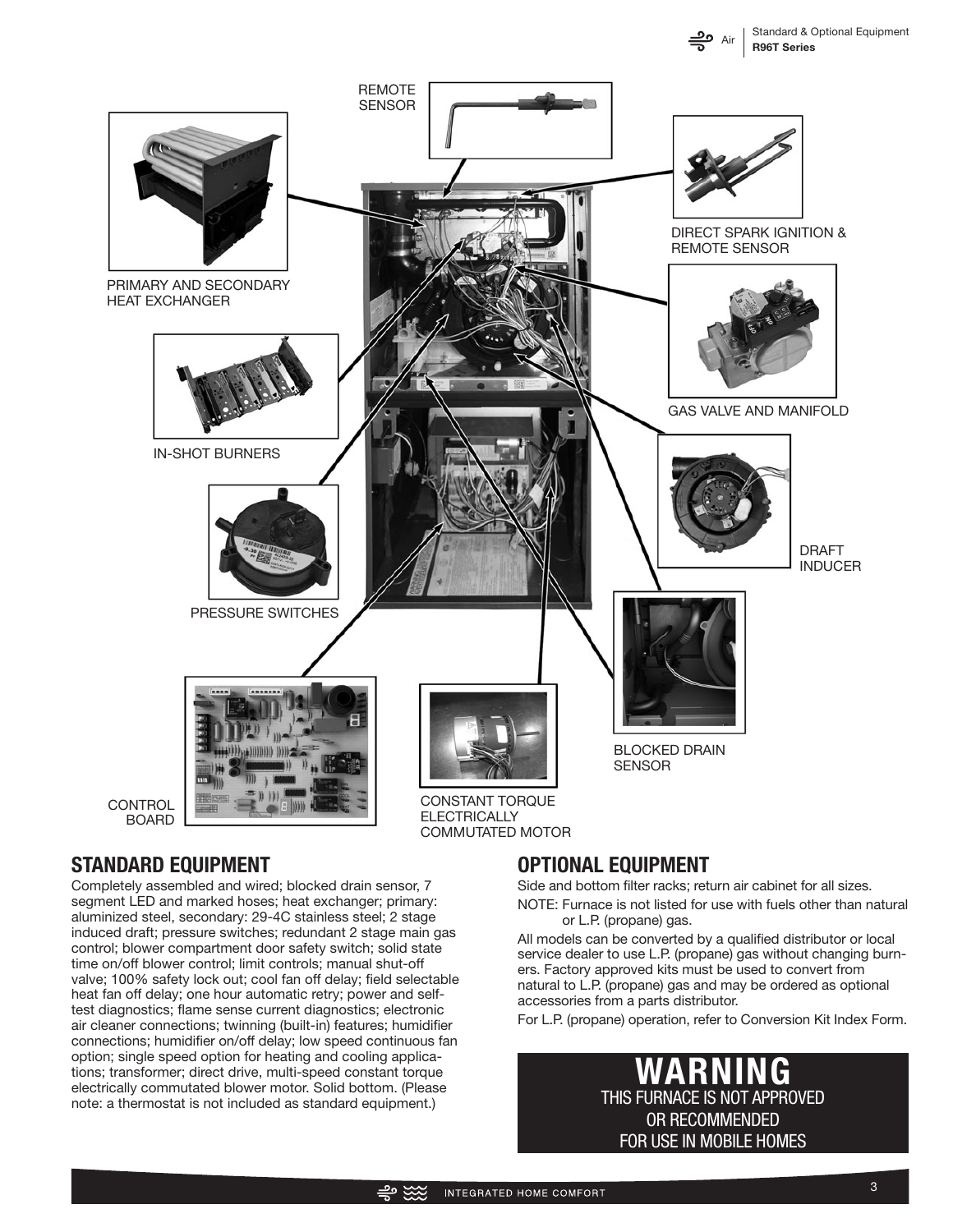#### **Physical Data and Specifications—Upflow Models U.S. and Canadian Models**

| <b>MODEL NUMBERS</b>                                   | R96TA0402317MSA                     | R96TA0602317MSA                     | R96TA0702317MSA                     | R96TA0702521MSA                      | R96TA0852521MSA                      | R96TA1002521MSA                      | R96TA1152524MSA                      |
|--------------------------------------------------------|-------------------------------------|-------------------------------------|-------------------------------------|--------------------------------------|--------------------------------------|--------------------------------------|--------------------------------------|
| HIGH FIRE INPUT BTU/HR [kW] 1                          | 42,000 [12.31]                      | 56,000 [16.41]                      | 70,000 [20.50]                      | 70,000 [20.50]                       | 84,000 [24.61]                       | 98,000 [28.72]                       | 112,000 [32.82]                      |
| LOW FIRE INPUT BTU/HR [kW]                             | 29,400 [8.61]                       | 39,200 [11.49]                      | 49,000 [14.36]                      | 49,000 [14.36]                       | 58,800 [17.23]                       | 68,600 [20.11]                       | 78,400 [22.97]                       |
| HEATING CAPACITY BTU/HR [kW]                           | 41,000 [12.02]                      | 55,000 [16.12]                      | 68,000 [19.93]                      | 68,000 [19.93]                       | 82,000 [24.03]                       | 95,000 [27.84]                       | 109,000 [31.94]                      |
| HIGH ALTITUDE OUTPUT<br>10% DERATE [kW] 2              | 36,288 [10.64]                      | 48,384 [14.18]                      | 60,480 [17.72]                      | 60,480 [17.72]                       | 72,576 [21.28]                       | 84,672 [24.81]                       | 96,768 [28.36]                       |
| BLOWER (D x W)<br>[mm]                                 | $11 \times 7$<br>$[279 \times 178]$ | $11 \times 8$<br>$[279 \times 203]$ | $11 \times 8$<br>$[279 \times 203]$ | $11 \times 10$<br>$[279 \times 254]$ | $11 \times 10$<br>$[279 \times 254]$ | $11 \times 10$<br>$[279 \times 254]$ | $11 \times 11$<br>$[279 \times 279]$ |
| MOTOR H.P. [W]-SPEEDS<br><b>TYPE</b>                   | 1/2 [373]-5-CT                      | 1/2 [373]-5-CT                      | 1/2 [373]-5-CT                      | 1 [746]-5-CT                         | 1 [746]-5-CT                         | 1 [746]-5-CT                         | 1 [746]-5-CT                         |
| MINIMUM CIRCUIT AMPACITY                               | 8                                   | 8                                   | 8                                   | 12                                   | 12                                   | 11                                   | 11                                   |
| MINIMUM OVERLOAD<br>PROTECTION                         | 15                                  | 15                                  | 15                                  | 15                                   | 15                                   | 15                                   | 15                                   |
| MAXIMUM OVERLOAD<br>PROTECTION                         | 15                                  | 15                                  | 15                                  | 20                                   | 20                                   | 15                                   | 15                                   |
| MOTOR FULL LOAD AMPS                                   | 6.4                                 | 6.4                                 | 6.4                                 | 10.6                                 | 10.6                                 | 10.6                                 | 10.6                                 |
| HEATING SPEED-HIGH FIRE                                | <b>MED</b>                          | <b>MED</b>                          | <b>MED</b>                          | MED-LOW                              | MED-HIGH                             | <b>MED</b>                           | <b>MED</b>                           |
| HEATING SPEED-LOW FIRE                                 | LOW                                 | MED-LOW                             | LOW                                 | LOW                                  | MED-LOW                              | LOW                                  | LOW                                  |
| COOLING SPEED                                          | MED-HIGH                            | MED-HIGH                            | MED-HIGH                            | <b>HIGH</b>                          | HIGH                                 | <b>HIGH</b>                          | <b>HIGH</b>                          |
| MINIMUM EXT. STATIC PRESSURE<br>(IN. W.C.) [kPa]       | $.18$ [.045]                        | $.20$ [.050]                        | $.23$ [.057]                        | .23 [.057]                           | .28 [.070]                           | $.28$ [.070]                         | .28 [.070]                           |
| MAXIMUM EXT. STATIC PRESSURE<br>(IN. W.C.) [kPa]       | $0.9$ [0.22]                        | $0.9$ [0.22]                        | $0.9$ [0.22]                        | $0.9$ [0.22]                         | $0.9$ [0.22]                         | $0.9$ [0.22]                         | $0.9$ [0.22]                         |
| HEATING CFM @ .2" [.049 kPa]<br>W.C. E.S.P. [L/s]      | 1117 [527]                          | 1223 [577]                          | 1198 [565]                          | 1351 [638]                           | 1706 [805]                           | 1522 [718]                           | 1574 [743]                           |
| COOLING CFM @ .7" [.17 kPa]<br>W.C. E.S.P. [L/s]       | 1102 [520]                          | 1253 [591]                          | 1141 [538]                          | 1750 [826]                           | 1898 [896]                           | 1745 [814]                           | 1765 [833]                           |
| TEMPERATURE RISE-HIGH FIRE<br>RANGE IN DEGREES °F [°C] | $20 - 50$<br>$[11 - 28]$            | $30 - 60$<br>$[17 - 33]$            | $40 - 70$<br>$[22 - 39]$            | $30 - 60$<br>$[17 - 33]$             | $30 - 60$<br>$[17 - 33]$             | $40 - 70$<br>$[22 - 39]$             | $45 - 75$<br>$[25 - 42]$             |
| TEMPERATURE RISE-LOW FIRE<br>RANGE IN DEGREES °F [°C]  | $15 - 45$<br>$[8 - 25]$             | $20 - 50$<br>$[11 - 28]$            | $30 - 60$<br>$[17 - 33]$            | $20 - 50$<br>$[11 - 28]$             | $20 - 50$<br>$[11 - 28]$             | $30 - 60$<br>$[17 - 33]$             | $35 - 65$<br>$[19 - 36]$             |
| APPROX. SHIPPING WEIGHT<br>$(LBS.)$ [kg]               | 123.5 [56]                          | 128 [58]                            | 132 [60]                            | 139 [63]                             | 147.5 [67]                           | 152 [69]                             | 165 [75]                             |
| AFUE 3                                                 | 96.00%                              | 96.00%                              | 96.00%                              | 96.00%                               | 96.00%                               | 96.00%                               | 96.00%                               |

NOTES: All models are 115V, 60HZ, 1 phase Gas connection size for all models is 1/2" [13 mm] N.P.T.

➀ Installation instructions for high altitude derate.

➁ Canadian installations only.

➂ In accordance with D.O.E. test procedures.

\*S=Standard Models

NOTE: Standard model complies with California low NOx requirements.

This furnace does not meet air district requirements of 14 ng/J NOx emissions limit, and thus is subject to a mitigation fee of up to \$450. This furnace is not eligible for the Clean Air Furnace Rebate Program: www.CleanAirFurnaceRebate.com.

This furnace is to be installed for propane firing only in air districts requiring 14 ng/J NOx emission limits. Operating in natural gas mode is in violation of these Rules.

#### **[ ] Designates Metric Conversions**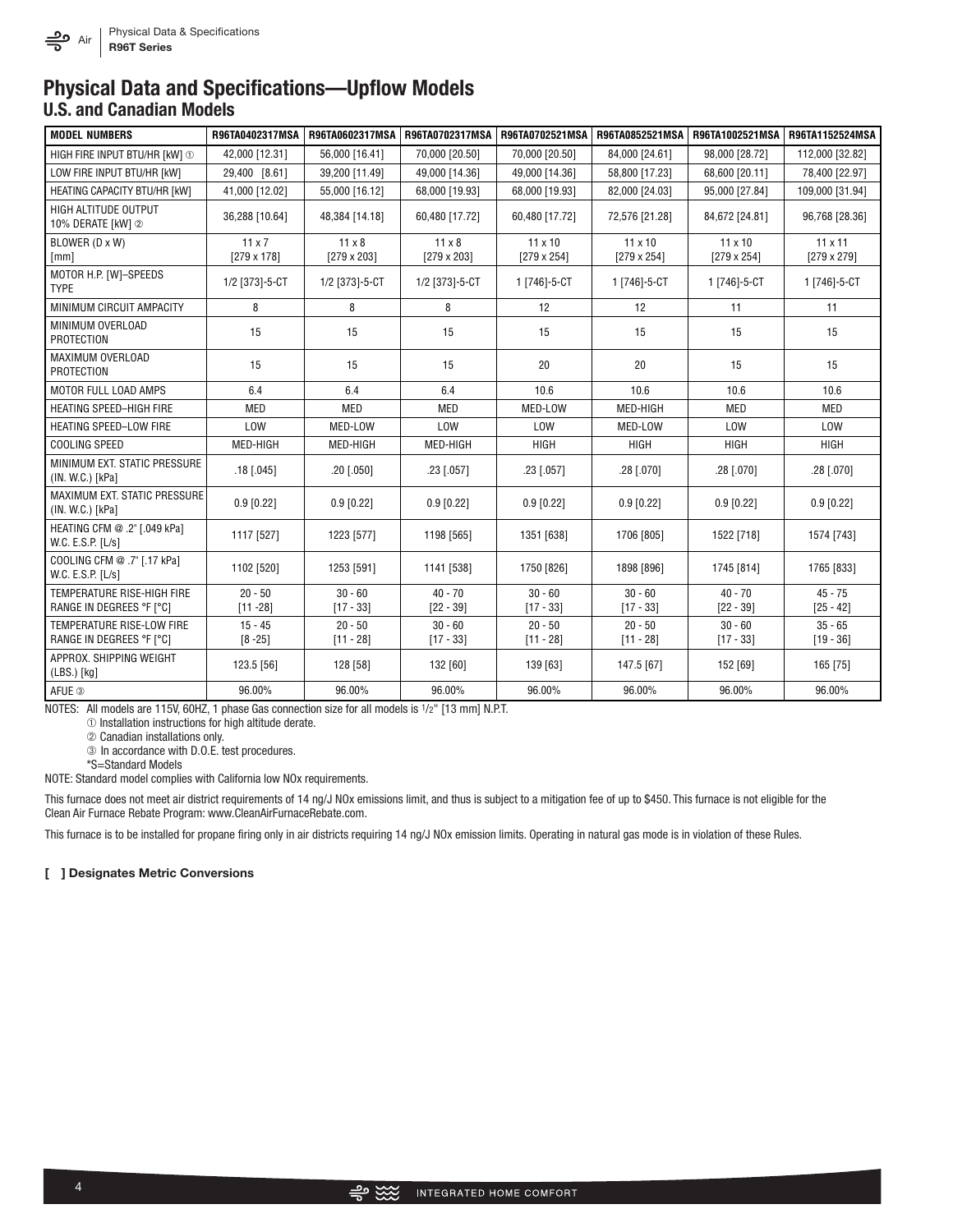# **Model Number Identification**

| R     | 96                         |                   | A                                          | 040<br>-                                                                                                                                                         |             |                                                 | 17                                           | M                                                              | s | A                                                      |
|-------|----------------------------|-------------------|--------------------------------------------|------------------------------------------------------------------------------------------------------------------------------------------------------------------|-------------|-------------------------------------------------|----------------------------------------------|----------------------------------------------------------------|---|--------------------------------------------------------|
| Rheem | Series<br>96%<br>Efficient | Motor -<br>Toraue | Design Series<br>Constant $A = 1st$ Design | Input<br>BTU/HR<br>$040 = 42,000$ [12.31 kW]<br>$060 = 56,000$ [16.41 kW]<br>$070 = 70,000$ [20.51 kW]<br>$085 = 84,000$ [24.62 kW]<br>$100 = 98,000$ [28.72 kW] | Stage - Two | Airflow<br>3 - Up to 3 Tons<br>5 - Up to 5 Tons | $17 = 17.5"$<br>$21 = 21.0"$<br>$24 = 24.5"$ | Cabinet Width Configuration - $S = Standard$<br>Multi-Position |   | Revision -<br>Marketing<br>(A - First Time<br>Release) |

115 = 112,000 [32.82 kW]

**[ ] Designates Metric Conversions**

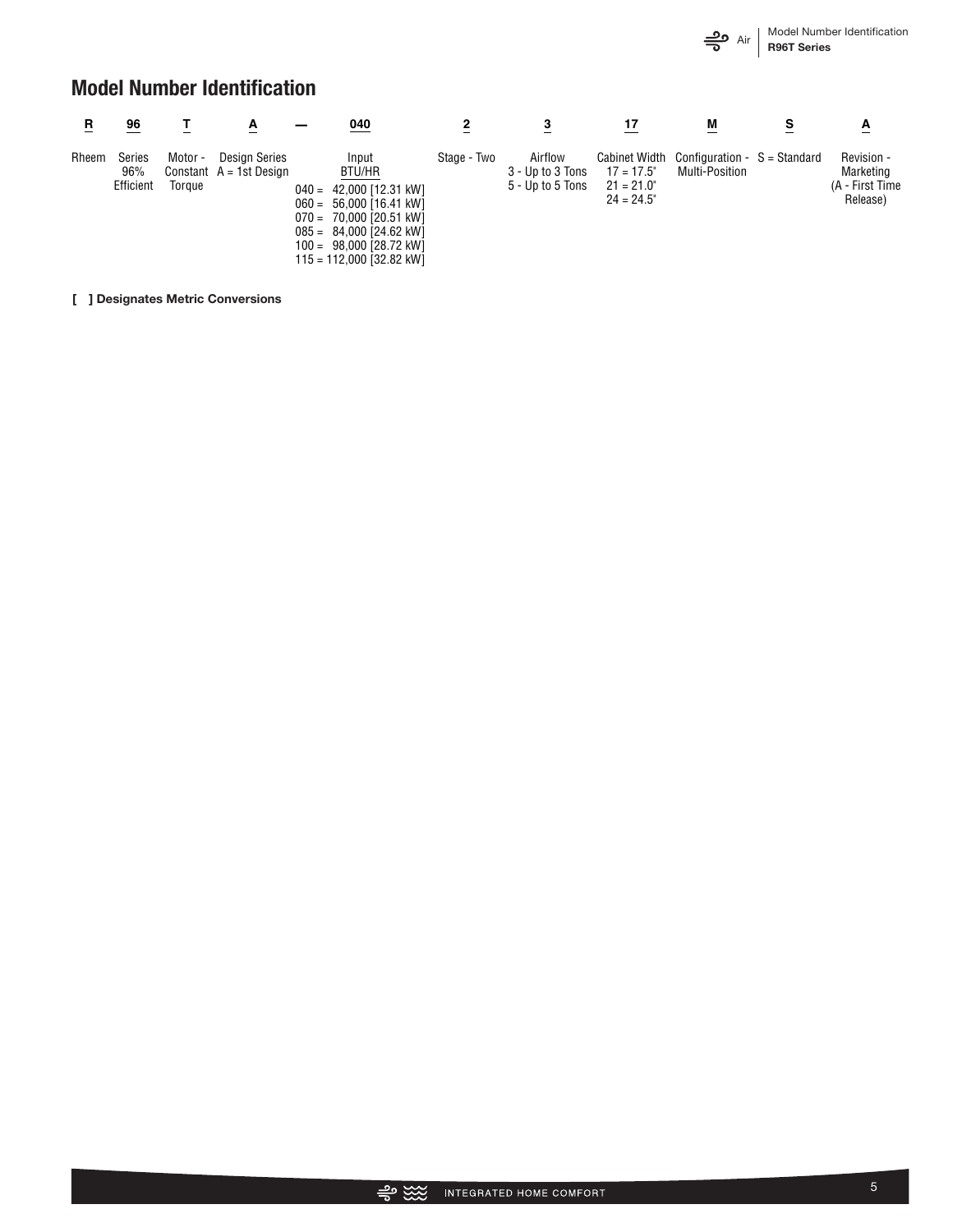

#### **UNIT DIMENSIONS (CLEARANCE TO COMBUSTIBLES)**

| <b>MODEL</b> | left        |                             |             | MINIMUM CLEARANCE (IN.) [mm] |              |             | <b>SHIP</b>   | <b>FLANGE DIMENSIONS</b> |               |               |  |  |
|--------------|-------------|-----------------------------|-------------|------------------------------|--------------|-------------|---------------|--------------------------|---------------|---------------|--|--|
| <b>R96T</b>  | <b>SIDE</b> | <b>RIGHT</b><br><b>SIDE</b> | <b>BACK</b> | T <sub>0</sub> P             | <b>FRONT</b> | <b>VENT</b> | WGTS.         | A                        | B             | C             |  |  |
| 040          |             | 0                           | 0           | [25]                         | 2[51]        |             | 123.5 [56]    | 171/2 [445]              | 1617/64 [413] | 1613/64 [412] |  |  |
| 060          |             | 0                           | 0           | $[25]$                       | 2[51]        |             | 128<br>[58]   | 171/2 [445]              | 1617/64 [413] | 1613/64 [412] |  |  |
| 070          |             | 0                           | 0           | $[25]$                       | 2[51]        | 0           | 132<br>[60]   | 171/2 [445]              | 1617/64 [413] | 1613/64 [412] |  |  |
| 070 (wide)   | 0           | 0                           | 0           | [25]                         | 2[51]        | 0           | 147.5 [67]    | [533]<br>21              | 1949/64 [502] | 1945/64 [500] |  |  |
| 085          |             | 0                           | 0           | [25]                         | 2[51]        |             | 147.5 [67]    | 21<br>[533]              | 1949/64 [502] | 1945/64 [500] |  |  |
| 100          |             | 0                           | 0           | [25]                         | 2[51]        |             | 152<br>[69]   | 21<br>[533]              | 1949/64 [502] | 1945/64 [500] |  |  |
| 115          |             |                             |             | $[25]$                       | 2[51]        |             | 165<br>$[75]$ | 241/2 [662]              | 2317/64 [591] | 2313/64 [589] |  |  |

\*A service clearance of at least 24" is recommended in front of all furnaces **[ ] Designates Metric Conversions** Supply and return depicted as upflow configuration.

Flange configuration will vary depending on installation orientation.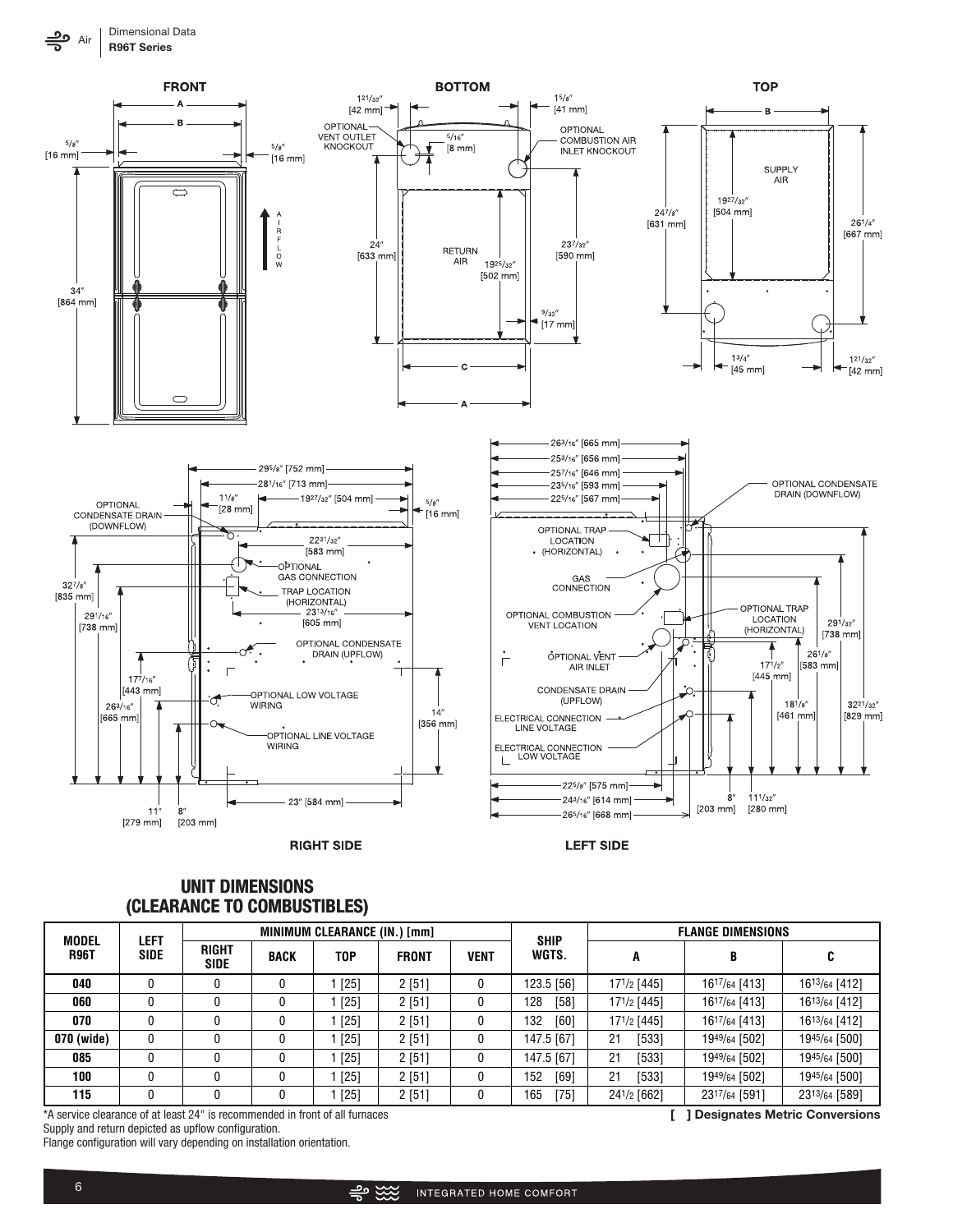| . . |
|-----|

| <b>MODEL</b>                    | <b>BLOWER</b><br><b>SIZE</b>         | <b>MOTOR</b><br>H.P. | <b>SPEED</b>                                    | CFM [L/s] AIR DELIVERY<br><b>EXTERNAL STATIC PRESSURE INCHES WATER COLUMN [kPa]</b> |                                      |                                      |                                      |                                      |                                      |                                     |                                     |                                     |
|---------------------------------|--------------------------------------|----------------------|-------------------------------------------------|-------------------------------------------------------------------------------------|--------------------------------------|--------------------------------------|--------------------------------------|--------------------------------------|--------------------------------------|-------------------------------------|-------------------------------------|-------------------------------------|
|                                 | IN. [mm]                             | [W]                  | <b>TAP</b>                                      | $0.1$ $1.021$                                                                       | $0.2$ [.05]                          | $0.3$ [.07]                          | $0.4$ [.10]                          | $0.5$ [.12]                          | $0.6$ [.15]                          | $0.7$ [.17]                         | $0.8$ [.19]                         | $0.9$ [.22]                         |
| <b>R96T</b><br>402317           | $11 \times 7$<br>$[279 \times 178]$  | 1/2<br>$[373]$       | $Low**$<br>Med. Lo<br>Med.*<br>Med. Hi<br>High  | 893<br>1021<br>1155<br>1331<br>1423                                                 | 840<br>976<br>1117<br>1291<br>1387   | 788<br>931<br>1075<br>1255<br>1355   | 737<br>884<br>1039<br>1216<br>1320   | 683<br>838<br>999<br>1176<br>1285    | 611<br>792<br>957<br>1139<br>1250    | 551<br>745<br>915<br>1102<br>1215   | 491<br>673<br>872<br>1065<br>1180   | 439<br>615<br>819<br>1026<br>1144   |
| <b>R96T</b><br>602317           | $11 \times 8$<br>$[279 \times 203]$  | 1/2<br>$[373]$       | Low<br>Med. Lo**<br>Med.*<br>Med. Hi<br>High    | 767<br>1137<br>1265<br>1395<br>1445                                                 | 711<br>1100<br>1223<br>1364<br>1412  | 651<br>1057<br>1189<br>1335<br>1379  | 577<br>1018<br>1154<br>1301<br>1347  | 506<br>984<br>1125<br>1272<br>1318   | 466<br>944<br>1088<br>1240<br>1287   | 411<br>891<br>1057<br>1215<br>1253  | 367<br>834<br>1023<br>1186<br>1226  | 326<br>786<br>980<br>1161<br>1195   |
| <b>R96T</b><br>702317           | $11 \times 8$<br>$[279 \times 203]$  | 1/2<br>[373]         | $Low***$<br>Med. Lo<br>Med.*<br>Med. Hi<br>High | 969<br>1105<br>1239<br>1383<br>1482                                                 | 916<br>1054<br>1198<br>1332<br>1444  | 826<br>1010<br>1147<br>1299<br>1409  | 798<br>961<br>1101<br>1263<br>1379   | 736<br>910<br>1060<br>1223<br>1343   | 666<br>840<br>1011<br>1182<br>1294   | 614<br>791<br>951<br>1141<br>1266   | 554<br>735<br>887<br>1090<br>1226   | 507<br>686<br>838<br>1034<br>1182   |
| <b>R96T</b><br>702521<br>(wide) | $11 \times 10$<br>$[279 \times 254]$ | 1<br>[746]           | $Low*$<br>Med. Lo**<br>Med.<br>Med. Hi<br>High  | 1155<br>1453<br>1582<br>1744<br>1976                                                | 1095<br>1397<br>1532<br>1702<br>1934 | 1044<br>1349<br>1481<br>1660<br>1895 | 968<br>1300<br>1441<br>1624<br>1860  | 906<br>1255<br>1400<br>1590<br>1826  | 846<br>1208<br>1358<br>1550<br>1794  | 766<br>1134<br>1309<br>1516<br>1752 | 702<br>1082<br>1247<br>1475<br>1659 | 643<br>1033<br>1187<br>1435<br>1553 |
| <b>R96T</b><br>852521           | $11 \times 10$<br>$[279 \times 254]$ | 1<br>[746]           | Low<br>Med. Lo**<br>Med.<br>Med. Hi*<br>High    | 1171<br>1480<br>1619<br>1743<br>2131                                                | 1121<br>1433<br>1577<br>1706<br>2099 | 1054<br>1390<br>1534<br>1663<br>2065 | 962<br>1322<br>1486<br>1627<br>2031  | 890<br>1266<br>1447<br>1588<br>2004  | 827<br>1195<br>1397<br>1545<br>1966  | 752<br>1132<br>1326<br>1505<br>1898 | 686<br>1085<br>1283<br>1444<br>1795 | 630<br>1032<br>1232<br>1386<br>1683 |
| <b>R96T</b><br>1002521          | $11 \times 10$<br>$[279 \times 254]$ | 1<br>[746]           | $Low**$<br>Med. Lo<br>Med.*<br>Med. Hi<br>High  | 1281<br>1431<br>1561<br>1733<br>1956                                                | 1232<br>1367<br>1522<br>1694<br>1916 | 1180<br>1316<br>1482<br>1654<br>1880 | 1131<br>1274<br>1436<br>1615<br>1845 | 1081<br>1227<br>1394<br>1578<br>1812 | 1031<br>1181<br>1354<br>1535<br>1777 | 944<br>1117<br>1306<br>1500<br>1745 | 903<br>1072<br>1265<br>1461<br>1710 | 845<br>1019<br>1186<br>1411<br>1619 |
| <b>R96T</b><br>1152524          | $11 \times 11$<br>$[279 \times 279]$ | 1<br>[746]           | Low**<br>Med. Lo<br>Med.*<br>Med. Hi<br>High    | 1333<br>1480<br>1627<br>1828<br>2030                                                | 1273<br>1426<br>1574<br>1781<br>1987 | 1208<br>1373<br>1522<br>1728<br>1942 | 1141<br>1310<br>1472<br>1682<br>1898 | 1074<br>1241<br>1417<br>1635<br>1857 | 1016<br>1190<br>1355<br>1578<br>1811 | 955<br>1131<br>1308<br>1525<br>1765 | 898<br>1077<br>1250<br>1478<br>1720 | 842<br>1024<br>1199<br>1420<br>1673 |

\*\* = Factory tap for Low Fire

 $*$  = Factory tap for Hi Fire

NOTE: The Technician/Installer must verify that the furnace is operating within the published rise range before completing the installation

**[ ] Designates Metric Conversions.**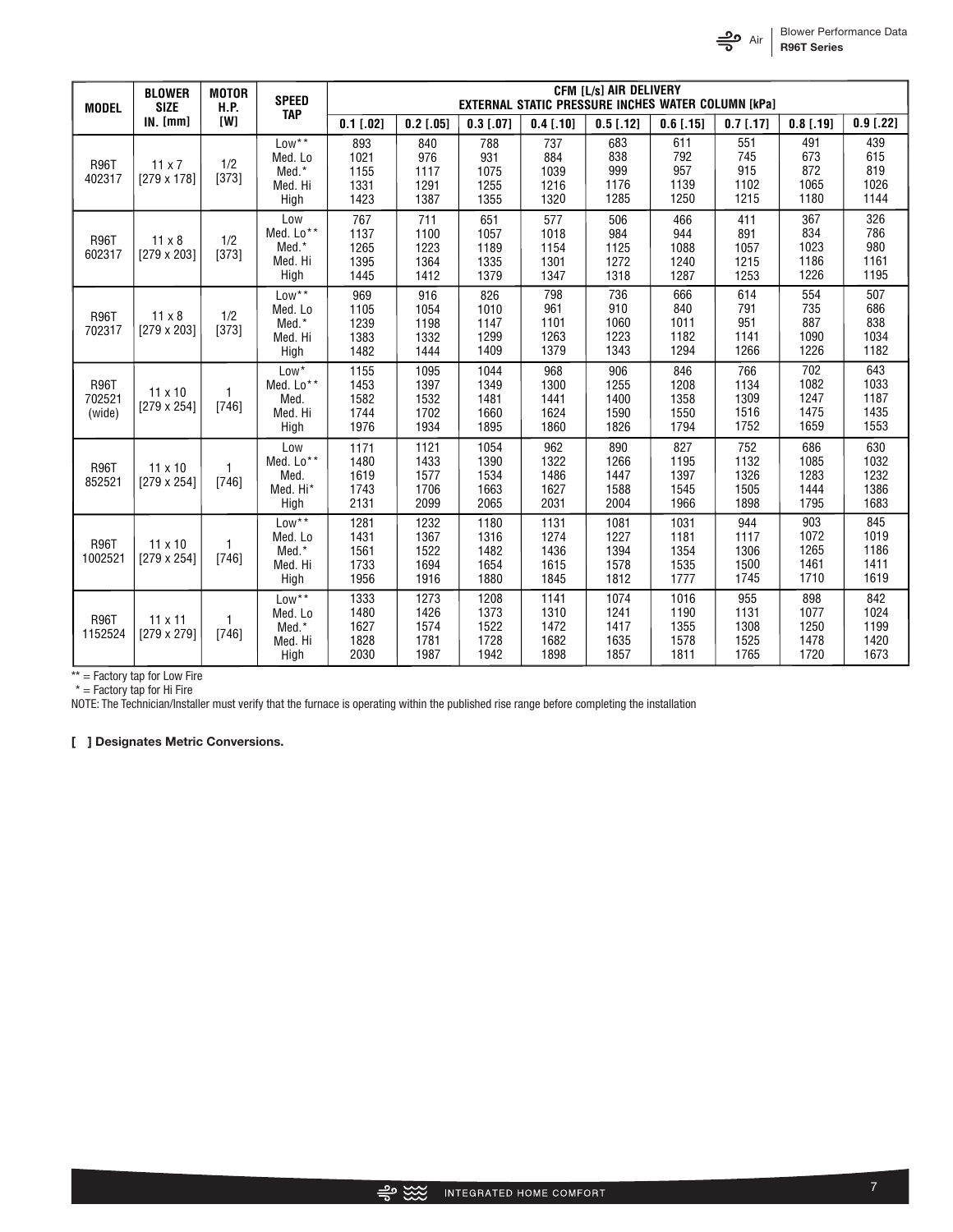

### **VENT TERMINATION KITS: =**

**RXGY-E02:** Vertical/Horizontal Concentric Vent Termination Kit 2" Pipe (US Only)

**RXGY-E02A:** Vertical/Horizontal Concentric Vent Termination Kit 2" Pipe (US & Canadian)

**RXGY-E03:** Vertical/Horizontal Concentric Vent Termination Kit 3" Pipe (US Only)

**RXGY-E03A:** Vertical/Horizontal Concentric Vent Termination Kit 3" Pipe (US & Canadian)

**RXGY-G02:** Direct Vent Furnace Side Wall Vent 2" or 3" (US Only)

**RXGY-D05:** Combustion Air Drain Kit 2"

**RXGY-D06:** Combustion Air Drain Kit 3"

**NEUTRALIZER KIT:** RXGY-A01 (Replacement Cartridge 54-22120-01)

**FOSSIL FUEL KIT:** RXPF-F01, RXPF-F02 (TVA)

**EXTERNAL BOTTOM FILTER (UPFLOW/HORIZONTAL) RACK:** RXGF-CB

**EXTERNAL SIDE (UPFLOW) FILTER RACK:** RXGF-CD

**EXTERNAL (DOWNFLOW) FILTER RACK:** RXGF-CC

| FILTER RACK FILTER SIZES* INCHES [mm] |                                    |                      |                       |  |  |  |  |  |
|---------------------------------------|------------------------------------|----------------------|-----------------------|--|--|--|--|--|
| <b>MODEL</b>                          | RXGF-CB<br>(UPFLOW/<br>HORIZONTAL) | RXGF-CD<br>(UPFLOW)  | RXGF-CC<br>(DOWNFLOW) |  |  |  |  |  |
| R96TA040                              | 153/4 x 25                         | $15^{3}/4 \times 25$ | $12 \times 20$        |  |  |  |  |  |
|                                       | $[400 \times 635]$                 | [400 x 635]          | $[305 \times 508]$    |  |  |  |  |  |
| R96TA060                              | $15^{3}/4 \times 25$               | $15^{3}/4 \times 25$ | 12 x 20               |  |  |  |  |  |
|                                       | [400 x 635]                        | [400 x 635]          | $[305 \times 508]$    |  |  |  |  |  |
| R96TA070                              | $15^{3/4} \times 25$               | $15^{3/4} \times 25$ | $12 \times 20$        |  |  |  |  |  |
|                                       | $[400 \times 635]$                 | [400 x 635]          | $[305 \times 508]$    |  |  |  |  |  |
| R96TA070                              | $19^{1/4} \times 25$               | $15^{3/4} \times 25$ | $12 \times 20$        |  |  |  |  |  |
| (wide)                                | [489 x 635]                        | [400 x 635]          | $[305 \times 508]$    |  |  |  |  |  |
| R96TA085                              | 191/4 x 25                         | $15^{3/4} \times 25$ | $12 \times 20$        |  |  |  |  |  |
|                                       | [489 x 635]                        | [400 x 635]          | [305 x 508]           |  |  |  |  |  |
| R96TA100                              | 191/4 x 25                         | $15^{3/4} \times 25$ | $12 \times 20$        |  |  |  |  |  |
|                                       | [489 x 635]                        | [400 x 635]          | [305 x 508]           |  |  |  |  |  |
| R96TA115                              | $22^{3/4} \times 25$               | 153/4 x 25           | 14 x 20               |  |  |  |  |  |
|                                       | [578 x 635]                        | [400 x 635]          | [356 x 508]           |  |  |  |  |  |

\*Filter racks are shipped without filters.

Filters shipped with furnace may be used or a suitable 1" [25.4 mm] filter.

## **INDOOR COIL CASINGS**

| MODEL<br><b>NUMBER</b> |
|------------------------|
| RXBC-D17A1             |
| RXBC-D21A1             |
| RXBC-D21B1             |
| RXBC-D24A1             |

# **FOR HIGH ALTITUDES:**

**NOTE:** For Canadian installations only, an optional derate (manifold gas pressure reduction) method may be used to adjust the furnace for altitude. See Installation Instructions for more information. This optional method may **NOT** be used for U.S. installations. See installation instructions as appropriate orifice change is required.

#### **L.P. CONVERSION KIT:** RXGJ-FP34

**CONDENSATE PUMP KIT:** PROSTOCK & 1PCB151TUL

**DOWNFLOW/HORIZONTAL CONVERSION KIT:** RXGY-CK

**DOWNFLOW/HORIZONTAL LEFT ZERO CLEARANCE CONVERSION KIT:** RXGY-ZK

**COMBUSTIBLE FLOOR BASE:** RXGC-B17 RXGC-B21 RXGC-B24

**[ ] Designates Metric Conversions**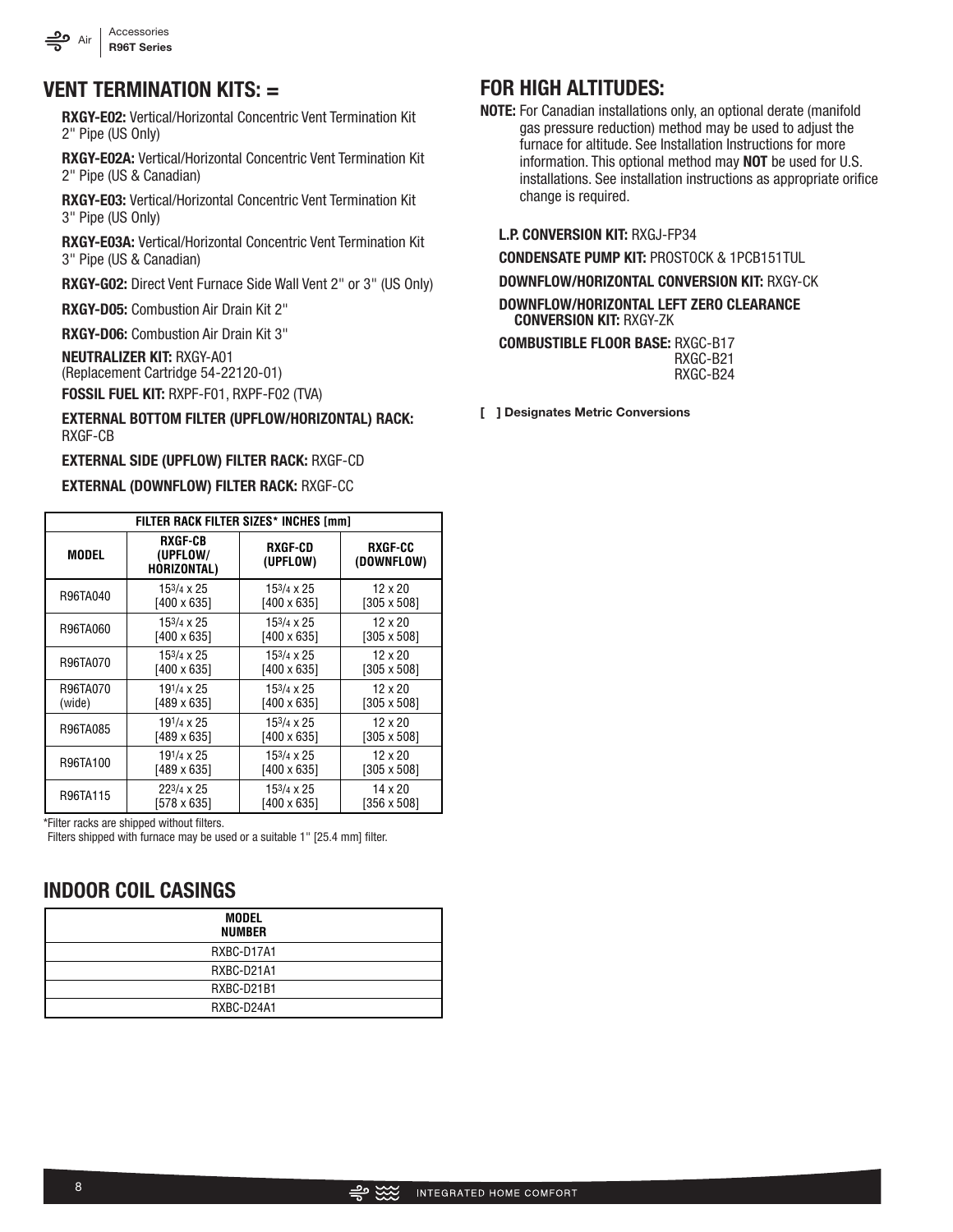

# **GENERAL TERMS OF LIMITED WARRANTY\***

Rheem will furnish a replacement for any part of this product which fails in normal use and service within the applicable period stated, in accordance with the terms of the limited warranty.

**\*For complete details of the Limited and Conditional Warranties, including applicable terms and conditions, contact your local contractor or the Manufacturer for a copy of the product warranty certificate.**

Conditional Parts (Registration Required) ...............................Ten (10) Years Heat Exchanger .........................................Limited Lifetime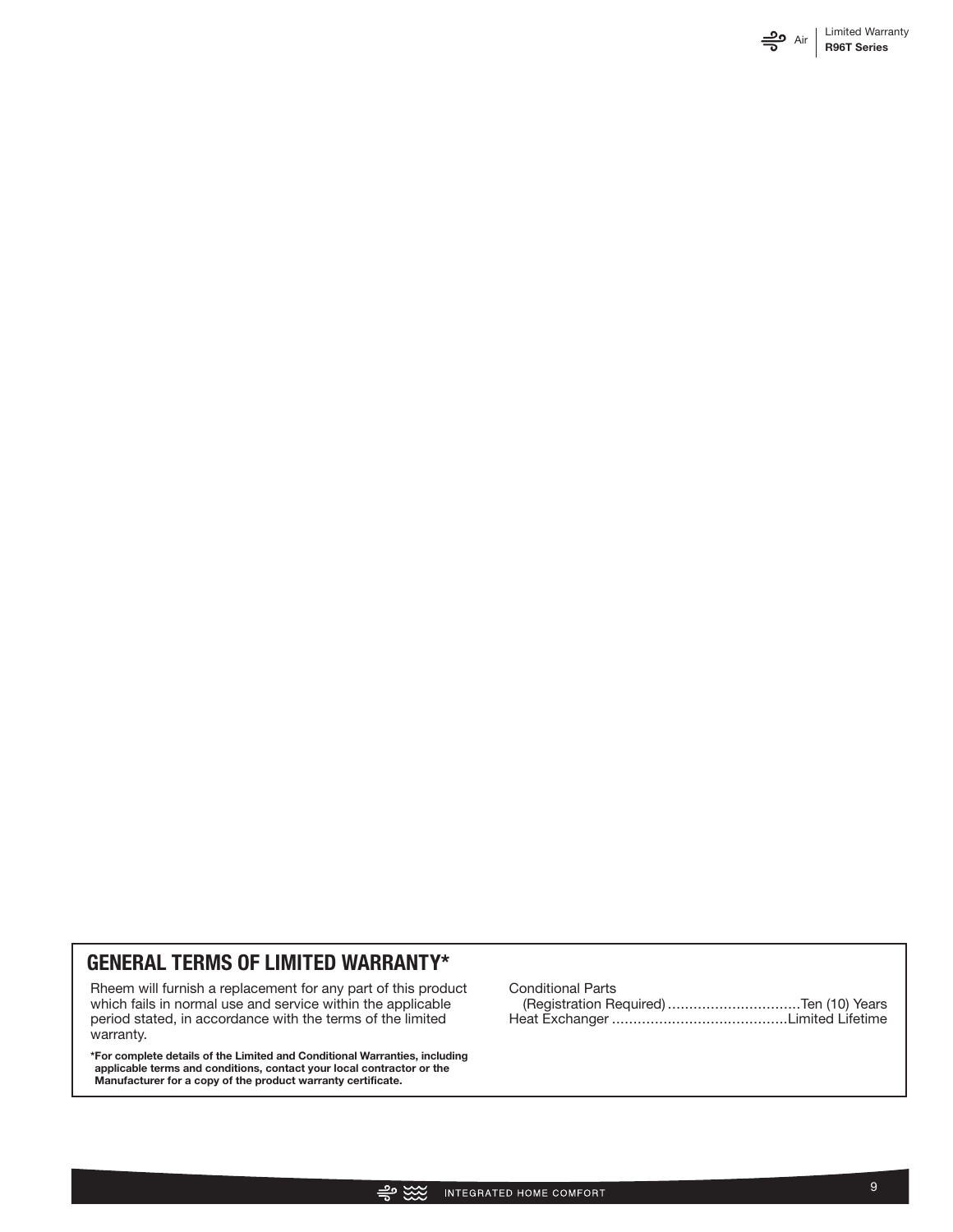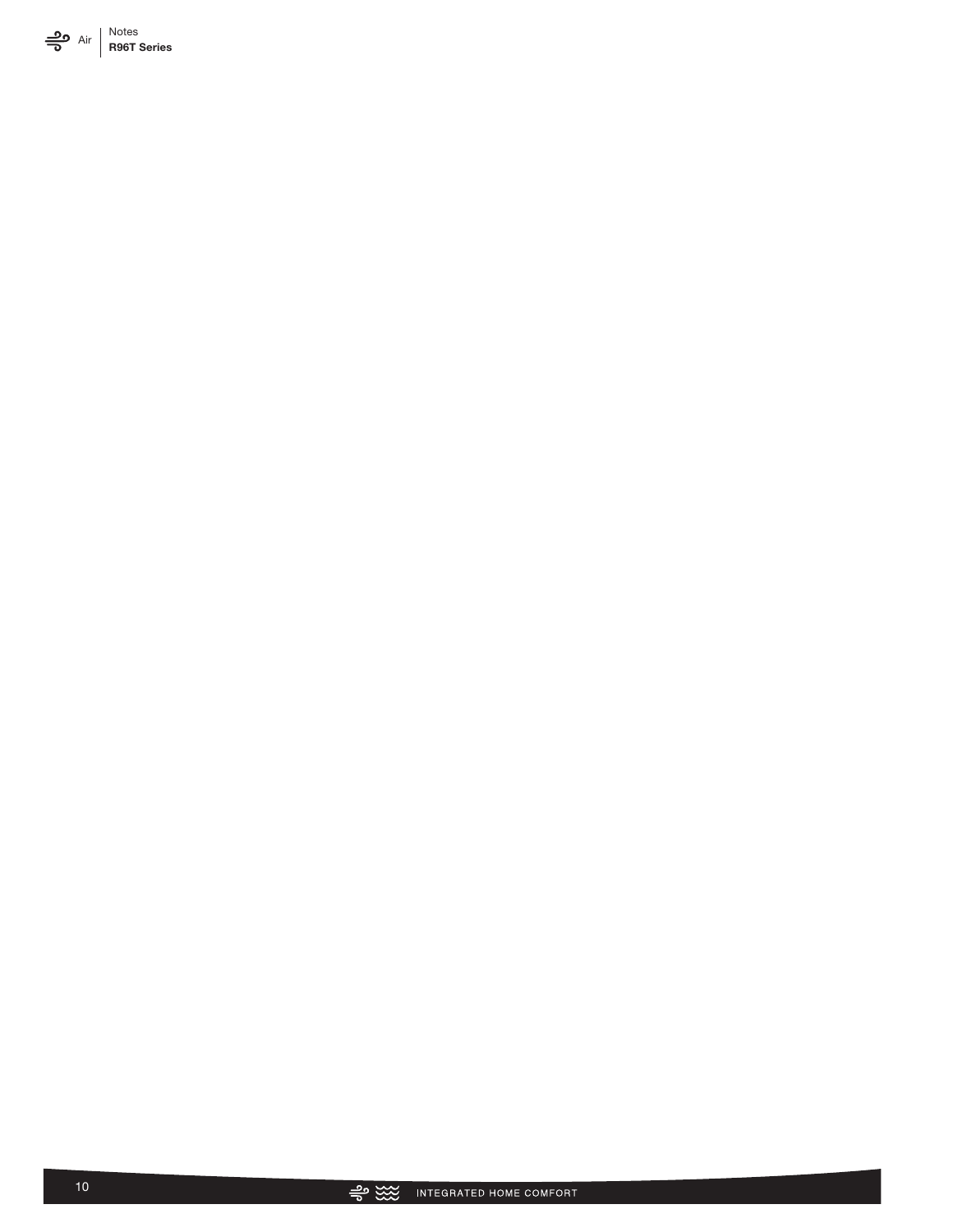